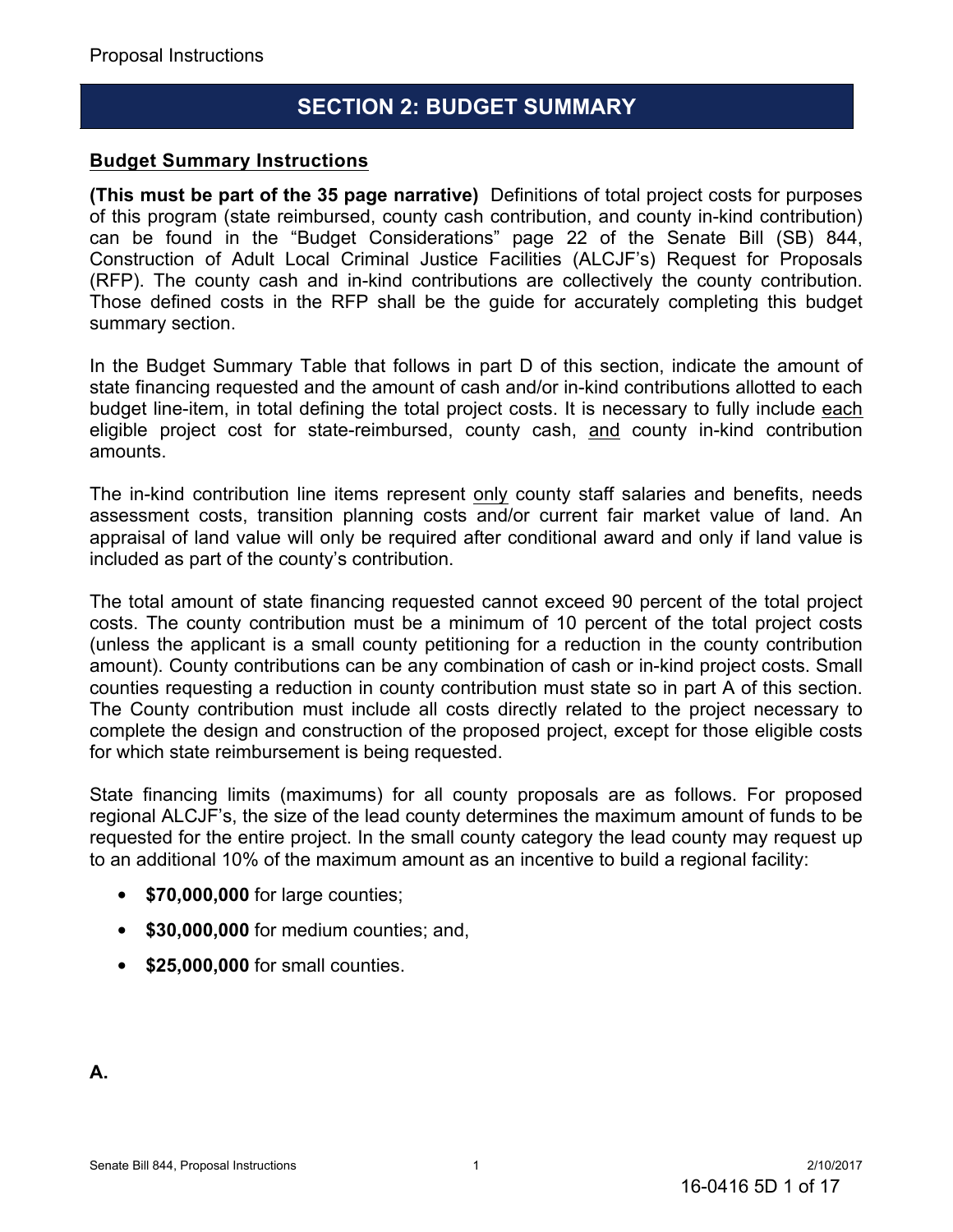### **Under 200,000 Population County Petition for Reduction in Contribution**

Counties with a population below 200,000 may petition the Board of State and Community Corrections (BSCC) for a reduction in its county contribution. This proposal document will serve as the petition and the BSCC Board's acceptance of the county's contribution reduction, provided the county abides by all terms and conditions of this SB 844 RFP and Proposal process and receives a conditional award. The county (below 200,000 population) may request to reduce the required match to an amount not less than the total non-state reimbursable projects cost as defined in Title 15, Division 1, Chapter 1, Subchapter 6, Construction Financing Program section 1712.3. If requesting a reduction in match contribution, check the box below to indicate the county's petition.

### **By checking this box the county hereby petitions for a contribution reduction request as reflected in the proposal budget.**

### **B. Readiness to Proceed Preference**

In order to attest that the county is seeking the readiness to proceed with the proposed project, the county included a Board of Supervisors' resolution doing the following: 1) identifying and authorizing an adequate amount of available matching funds to satisfy the counties' contribution, 2) approving the forms of the project documents deemed necessary, as identified by the board to the BSCC, to effectuate the financing authorized in SB 844 3) and authorizing the appropriate signatory or signatories to execute those documents at the appropriate times. The identified matching funds in the resolution shall be compatible with the state's lease revenue bond financing. Additionally see Section 6 "Board of Supervisors' Resolution" for further instructions.

### **This proposal includes a Board of Supervisors' Resolution that is attached and includes language that assures funding is available and compatible with state's lease revenue bond financing. See below for the description of compatible funds.**

*County Cash Contribution Funds Are Legal and Authorized*. The payment of the county cash contribution funds for the proposed adult local criminal justice facility project (i) is within the power, legal right, and authority of the County; (ii) is legal and will not conflict with or constitute on the part of the County a material violation of, a material breach of, a material default under, or result in the creation or imposition of any lien, charge, restriction, or encumbrance upon any property of the County under the provisions of any charter instrument, bylaw, indenture, mortgage, deed of trust, pledge, note, lease, loan, installment sale agreement, contract, or other material agreement or instrument to which the County is a party or by which the County or its properties or funds are otherwise subject or bound, decree, or demand of any court or governmental agency or body having jurisdiction over the County or any of its activities, properties or funds; and (iii) have been duly authorized by all necessary and appropriate action on the part of the governing body of the County.

*No Prior Pledge*. The county cash contribution funds and the Project are not and will not be mortgaged, pledged, or hypothecated by the County in any manner or for any purpose and have not been and will not be the subject of a grant of a security interest by the County. In addition, the county cash contribution funds and the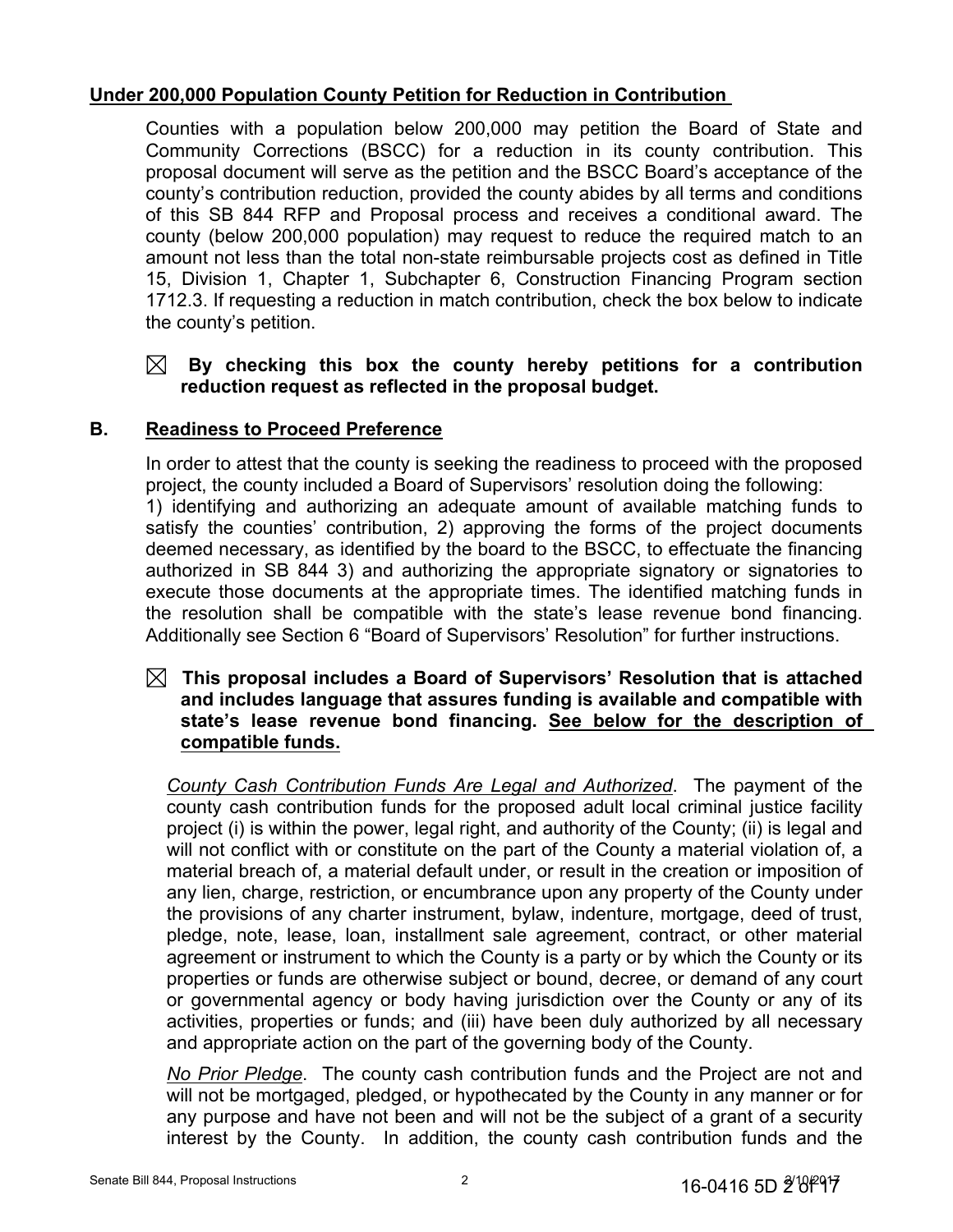Project are not and will not be mortgaged, pledged, or hypothecated for the benefit of the County or its creditors in any manner or for any purpose and have not been and will not be the subject of a grant of a security interest in favor of the County or its creditors. The County shall not in any manner impair, impede or challenge the security, rights and benefits of the owners of any lease-revenue bonds sold by the State Public Works Board for the Project (the "Bonds") or the trustee for the Bonds.

*Authorization to Proceed with the Project*. The Project proposed in the County's SB 844 Financing Program proposal is authorized to proceed in its entirety when and if state financing is awarded for the Project within the SB 844 Financing Program.

#### **C. California Environmental Quality Act (CEQA) compliance**

Has the county completed the CEQA compliance for the project site?

**Yes. If so, include documentation evidencing the completion (preference points).** 

**No. If no, describe the status of the CEQA certification.**

### **D. Agreement Not to Lease Beds if Increasing County Capacity**

If the proposed project results in a net increase in rated beds in the county, will the county certify and covenant in writing that the county will not lease housing capacity from the proposed SB 844 project to any other public or private entities for a period of 10 years beyond the completion date of the adult local criminal justice facility?

**Yes. The County agrees that if the project results in a net increase in rated beds, the County will not lease capacity in the SB 844 financed adult local criminal justice facility to any other public or private entity for a period of 10 years beyond the completion date of the adult local criminal justice facility. The County further agrees to certify and covenant in writing to this requirement in future agreements as provided by the BSCC and/or SPWB.**

**No. (Project not eligible for SB844 funding)**

**E.**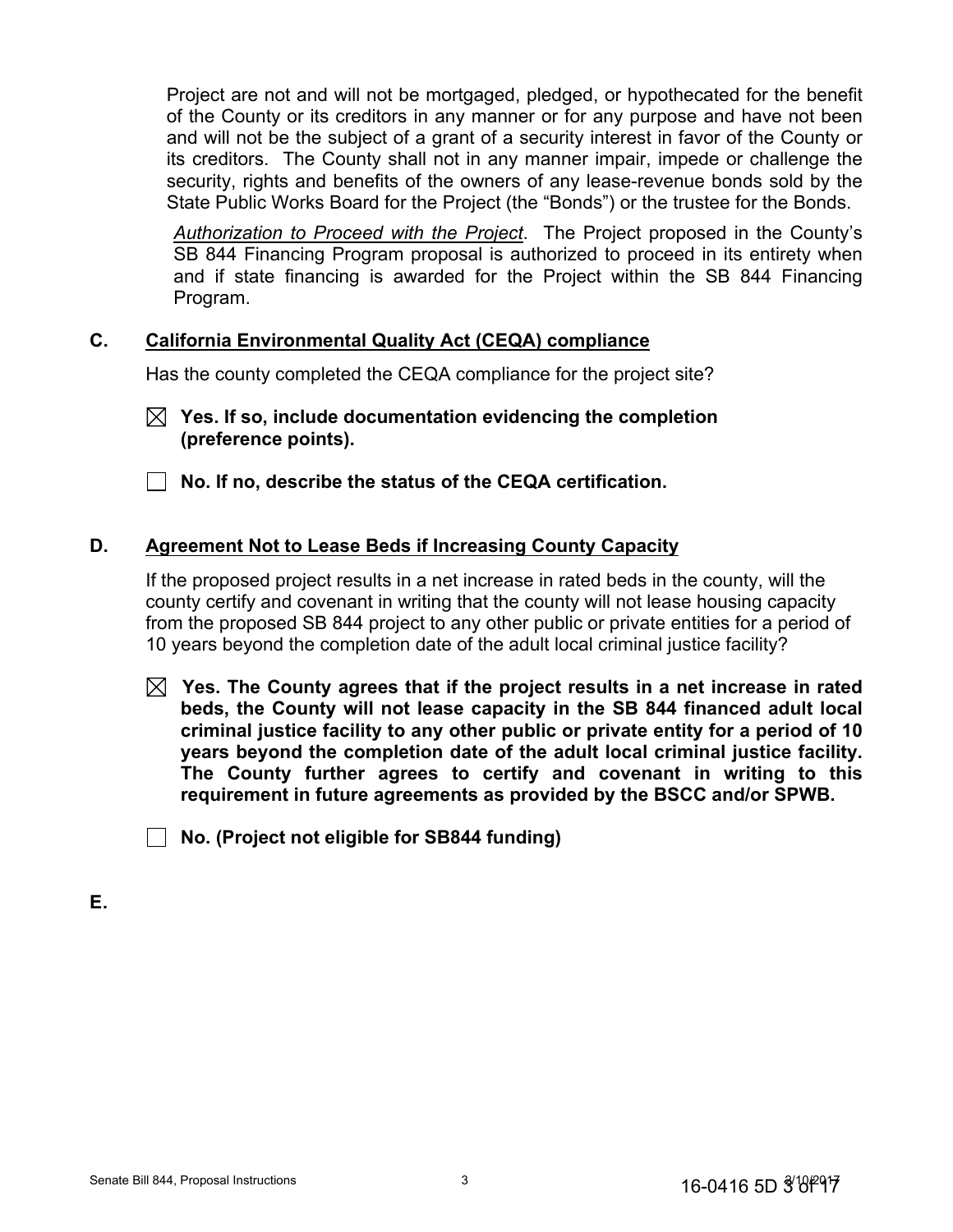|--|

| <b>LINE ITEM</b>                                       | <b>STATE</b><br><b>REIMBURSED</b> | <b>CASH</b><br><b>CONTRIBUTION</b> | <b>IN-KIND</b><br><b>CONTRIBUTION</b> | <b>TOTAL</b> |
|--------------------------------------------------------|-----------------------------------|------------------------------------|---------------------------------------|--------------|
| 1.<br><b>Construction</b>                              | \$19,840,093                      | \$0                                |                                       | \$19,840,093 |
| Eligible<br>2.<br><b>Additional</b><br>Costs*          | \$2,033,610                       | \$0                                |                                       | \$2,033,610  |
| 3.<br><b>Architectural</b>                             | \$1,884,809                       | \$0                                |                                       | \$1,884,809  |
| <b>Project/Construction</b><br>4.<br><b>Management</b> | \$1,091,205                       | \$0                                |                                       | \$1,091,205  |
| 5.<br><b>CEQA</b>                                      | \$0                               | \$42,000                           |                                       | \$42,000     |
| 6.<br><b>State Agency Fees**</b>                       | \$150,284                         | \$16,000                           |                                       | \$166,284    |
| 7.<br><b>Audit</b>                                     |                                   | \$30,000                           | \$0                                   | \$30,000     |
| 8.<br><b>Needs Assessment</b>                          |                                   | \$101,500                          | \$0                                   | \$101,500    |
| 9.<br><b>Transition Planning</b>                       |                                   | \$0                                | \$542,000                             | \$542,000    |
| 10. County Administration                              |                                   |                                    | \$250,000                             | \$250,000    |
| 11.<br><b>Land Value</b>                               |                                   |                                    | \$120,335                             | \$120,335    |
| <b>TOTAL PROJECT COSTS</b>                             | \$25,000,000                      | \$189,500                          | \$912,335                             | \$26,101,835 |
| PERCENT OF TOTAL                                       | 95.78%                            | 0.73%                              | 3.50%                                 | 100.00 %     |

\* Additional Eligible Costs: This line item is limited to specified fees and moveable equipment and moveable furnishings (eligible for state reimbursement or cash contribution), and public art (eligible for cash contribution only)

\*\* For State Agency Fees: State reimbursable costs include Real Estate Due Diligence only. State Fire Marshal fees may only be claimed as cash match.

Provide an explanation below of how the dollar figures were determined for each of the budget categories above that contain dollar amounts. Every cash contribution (match) line item shall be included with a reporting of the full amount budgeted unless a line item is not an actual cash contribution project cost for the county. (In that case, indicate so below.) For each budget category explanation below, include how state financing and the county contribution dollar amounts have been determined and calculated (be specific).

- **1. Construction (includes fixed equipment and furnishings) (state reimbursement/cash match):** Includes labor and materials, 36-month escalation to mid-point of construction, and 7% contingency=\$1,297,950.
- **2. Additional Eligible Costs (specified allowable fees, moveable equipment and furnishings, and public art)**
	- **a) Define each allowable fee types and the cost of each:** Permits:\$376,962, Inspection: 297,601, Special Testing & Geo-tech: \$178,561, Commissioning: \$89,280, Plan Check: \$99,200, Water, Electrical, Sewer Connection fees: \$396,802.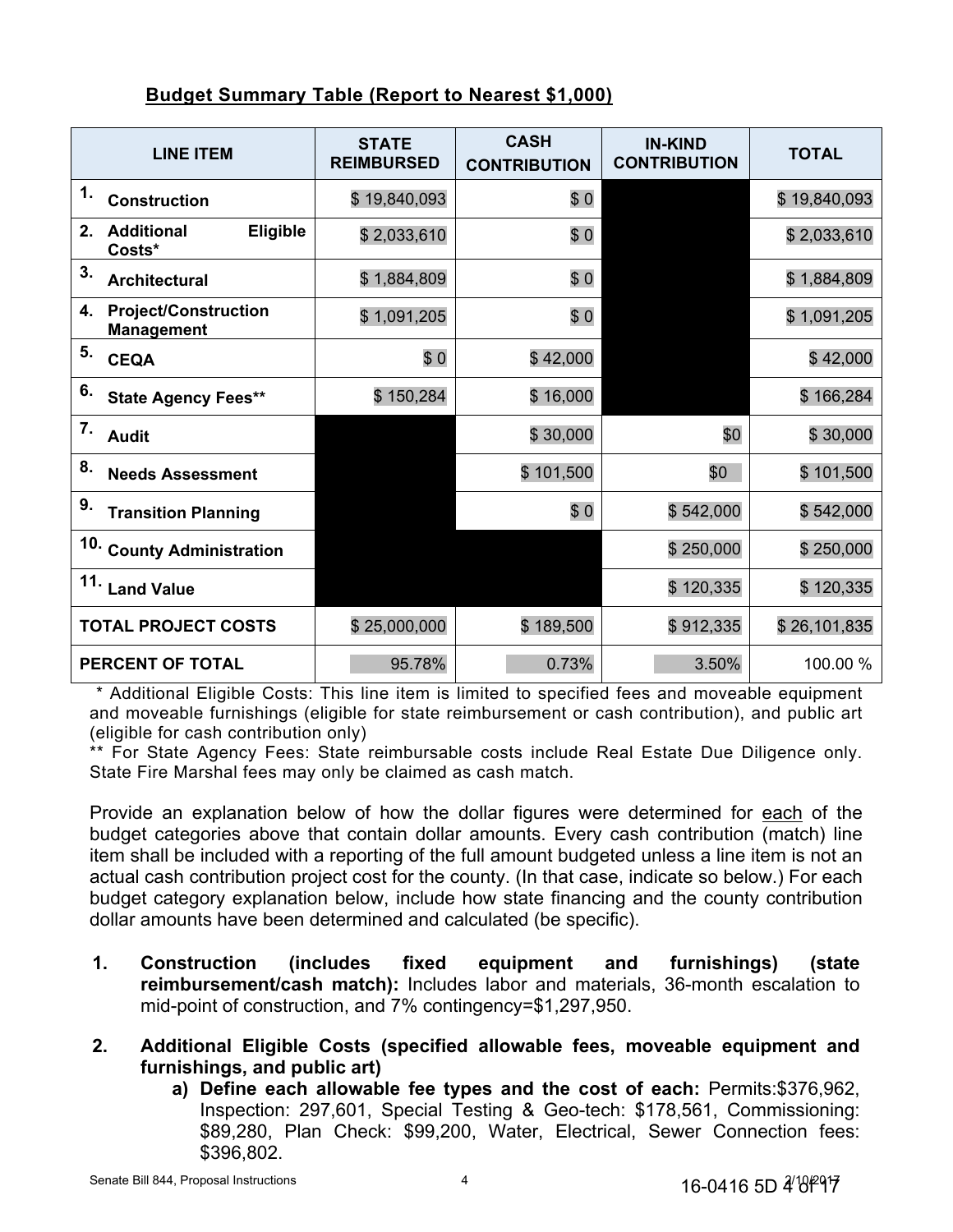- **b) Moveable equipment and moveable furnishings total amount:**  FF&E:595,203
- **c) Public art total amount:** \$0

#### **3. Architectural(state reimbursement/cash match):** \$1,884,809

- **a) Describe the county's current stage in the architectural process:**  completed programming and prepared schematic level drawings.
- **b) Given the approval requirements of the State Public Works Board (SPWB) and associated state reimbursement parameters (see "State Lease Revenue Bond Financing" section in the RFP), define which portions/phases of the architectural services the county intends to seek state dollar reimbursement:** Bridging documents. Working drawings will be design/build entity responsibility (part of construction contract).
- **c) Define the budgeted amount for what is described in b) above:** Bridging documents: \$534,000; Working Drawings: \$1,350,800.
- **d) Define which portion/phases of the architectural services the county intends to cover with county contribution dollars:** All portions/phases will be State reimbursed.

**Define the budgeted amount for what is described in d) above:** \$0.

- **4. Project/Construction Management Describe which portions/phases of the construction management services the county intends to claim as:**
	- **a) Cash** \$0
	- **b) In-Kind** \$0
- **5. CEQA may be state reimbursement (consultant or contractor) or cash match**  cash match, \$42,000.
- **6. State Agency Fees Counties should consider approximate costs for the SFM review which may be county cash contribution (match). \$16,000 for the due diligence costs which may be county cash contribution (match) or state reimbursement.** Cash match \$16,000; State reimbursed for \$150,284.
- **7. Audit of Grant Define whether the county is intending to use independent county auditor (in-kind) or services of contracted auditor (cash) and amount budgeted:** County cash match=\$30,000.
- **8. Needs Assessment Define work performed by county staff (in-kind), define hired contracted staff services specifically for the development of the needs assessment (cash match):** No in-kind match. Hire consultant firm to prepare and cash match of \$101,500.
- **9. Transition Planning Define work performed by county staff (in-kind), define the staff hired specifically for the proposed project (cash match):** in-kind match for Sheriff staff in the amount of \$542,000.
- **10. County Administration Define the county staff salaries/benefits directly associated with the proposed project.** In-kind match in the amount of \$250,000.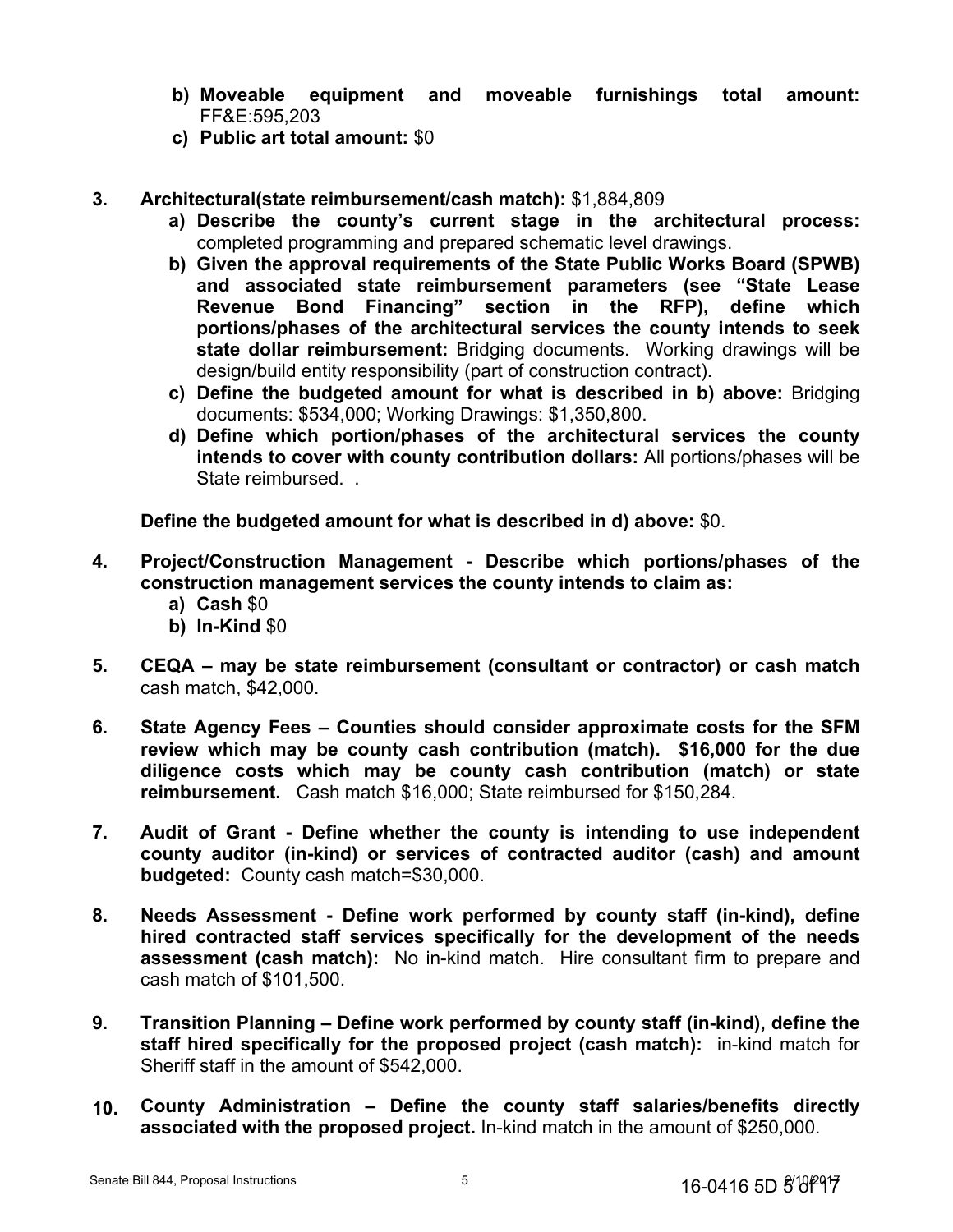**11. Site Acquisition - Describe the cost or current fair market value (in-kind): Fair market Value is** \$120,335.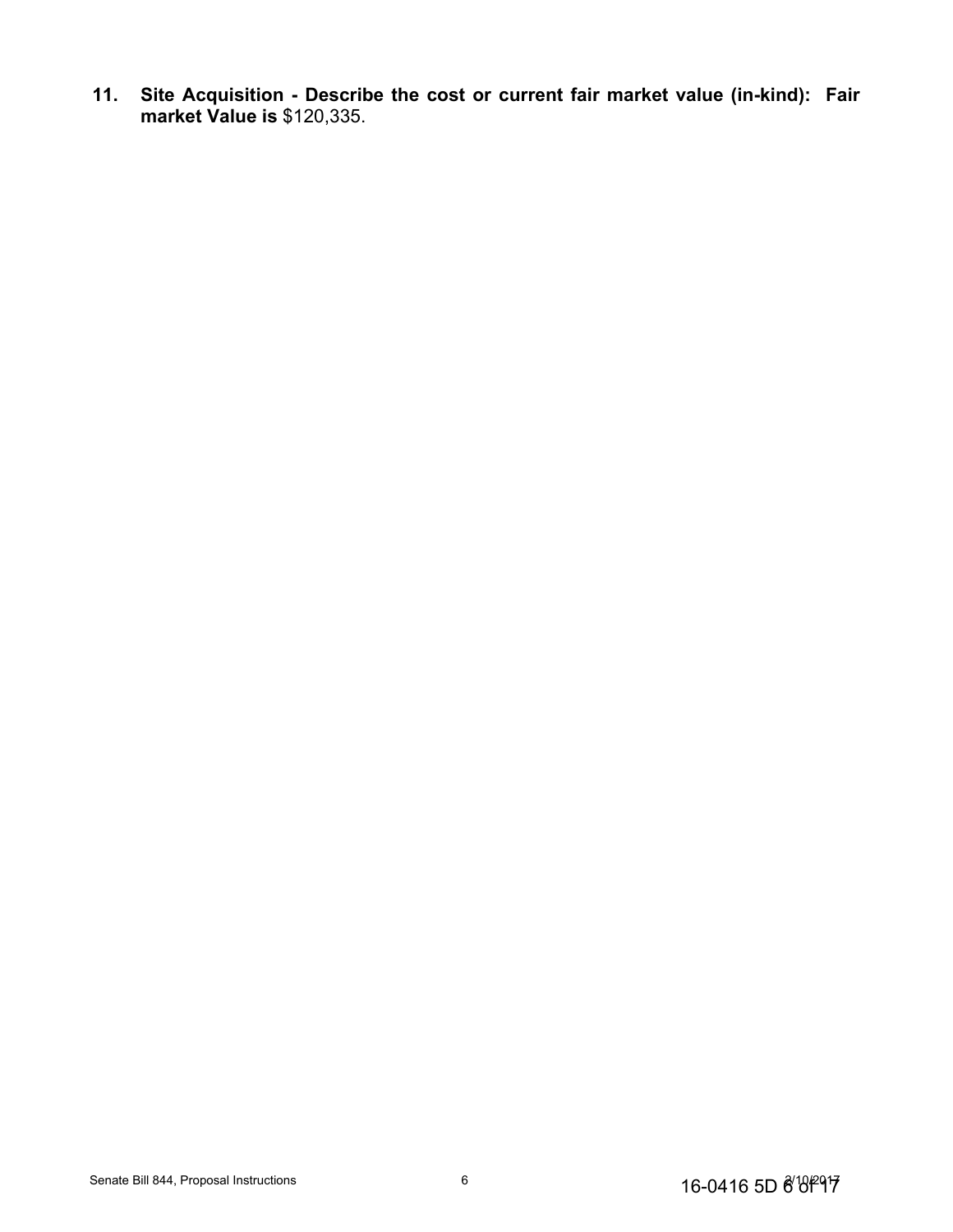### **SECTION 3: PROJECT TIMETABLE**

Prior to completing this timetable, the county must consult with all appropriate county staff (e.g., county counsel, general services, public works, county administrator) to ensure that dates are achievable. Please consult the "State Public Works Board (State Capital Outlay Process)/Board of State and Community Corrections Processes and Requirements" section, page 30 of the RFP for further information. Complete the table below indicating start and completion dates for each key event, including comments if desired. Note the required time frames for specific milestone activities in this process. The BSCC Board intends to make conditional awards at its June 2017 board meeting.

| <b>KEY EVENTS</b>                                                                                                          | <b>START</b><br><b>DATES</b> | <b>COMPLETION</b><br><b>DATES</b> | <b>COMMENTS</b>                                     |
|----------------------------------------------------------------------------------------------------------------------------|------------------------------|-----------------------------------|-----------------------------------------------------|
| Site assurance/comparable<br>long-term possession within 90 days<br>of award                                               | 7/1/17                       | 8/31/17                           | <b>Proposed Justice Site</b>                        |
| Real estate due diligence package<br>submitted within 120 days of award                                                    | 7/1/17<br>9/30/17            |                                   | To be done concurrently<br>with Proj. Establishment |
| SPWB meeting - Project<br>established within 18 months of<br>award                                                         | 7/1/17                       | 10/13/17                          |                                                     |
| <b>Schematic Design with Operational</b><br>Program Statement within 24<br>months of award (design-bid-build<br>projects)  | N/A                          | N/A                               |                                                     |
| Performance criteria with<br><b>Operational Program Statement</b><br>within 30 months of award (design-<br>build projects) | 11/13/17                     | 2/18/18                           | Design/Build Delivery                               |
| Design Development (preliminary<br>drawings) with Staffing Plan                                                            | N/A                          | 2/18/18                           | <b>Staffing Plan Due</b>                            |
| <b>Staffing/Operating Cost Analysis</b><br>approved by the Board of<br>Supervisors                                         | N/A                          | 2/20/18                           |                                                     |
| <b>Construction Documents (working</b><br>drawings)                                                                        | N/A                          | N/A                               | Included in Design Build                            |
| <b>Construction Bids or Design-Build</b><br>Solicitation                                                                   | 4/2/18                       | 8/10/18                           |                                                     |
| Notice to Proceed within 42 months<br>of award                                                                             | 9/17/18                      | 9/17/18                           |                                                     |
| Construction (maximum three years<br>to complete)                                                                          | 9/17/18                      | 12/30/19                          | 15 months                                           |
| Staffing/Occupancy within 90 days<br>of completion                                                                         | 12/30/19                     | 3/30/20                           |                                                     |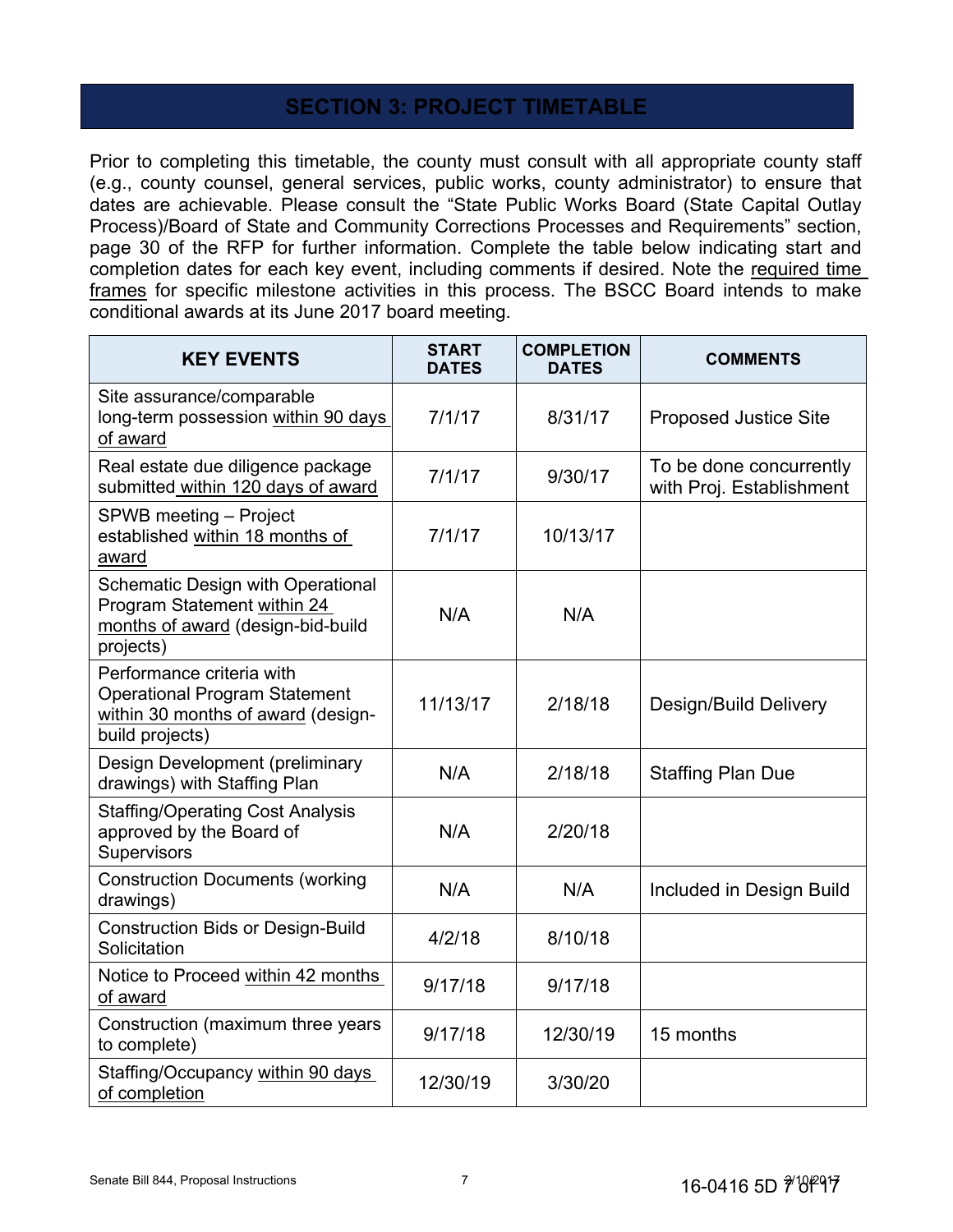### **SECTION 4: FACT SHEET**

To capture key information from Section 5: Narrative, applicants must complete this Fact Sheet. Minimal information is requested. Narrative information or explanations are not to be included on this Fact Sheet nor as part of the tables in this section. Explanations of what is provided in these tables may be included in the Narrative section of the Proposal Form. Proposal narratives may include reference back to one or more of these specific tables (e.g., refer to Table 3 in Section 4 Fact Sheet).

## **Table 1: Provide the following information 1.**  $\vert$  County general population **181,058 2. Number of detention facilities** 2 **3. BSCC-rated capacity of jail system (multiple facilities)** 461 **4. ADP (Secure Detention) of system** 384 **5. ADP (Alternatives to Detention) of system** 285 **6.** Percentage felony inmates of system **86% 7. Percentage non-sentenced inmates of system (this is not for the pretrial information that is requested in the rating criteria Section 5)** 53% **8. Arrests per month** 513 **9. Bookings per month of system** 524 **10. "Lack of Space" releases per month** 90

## **Table 2: Provide the name, BSCC-rated capacity (RC) and ADP of the adult detention facilities (type II, III, and IV) in your jurisdiction (county) Facility Name RC ADP** 1. | El Dorado County Placerville Jail 303 | 252 **2.** El Dorado County South Lake Tahoe Jail 158 158 132 **3. 4. 5.**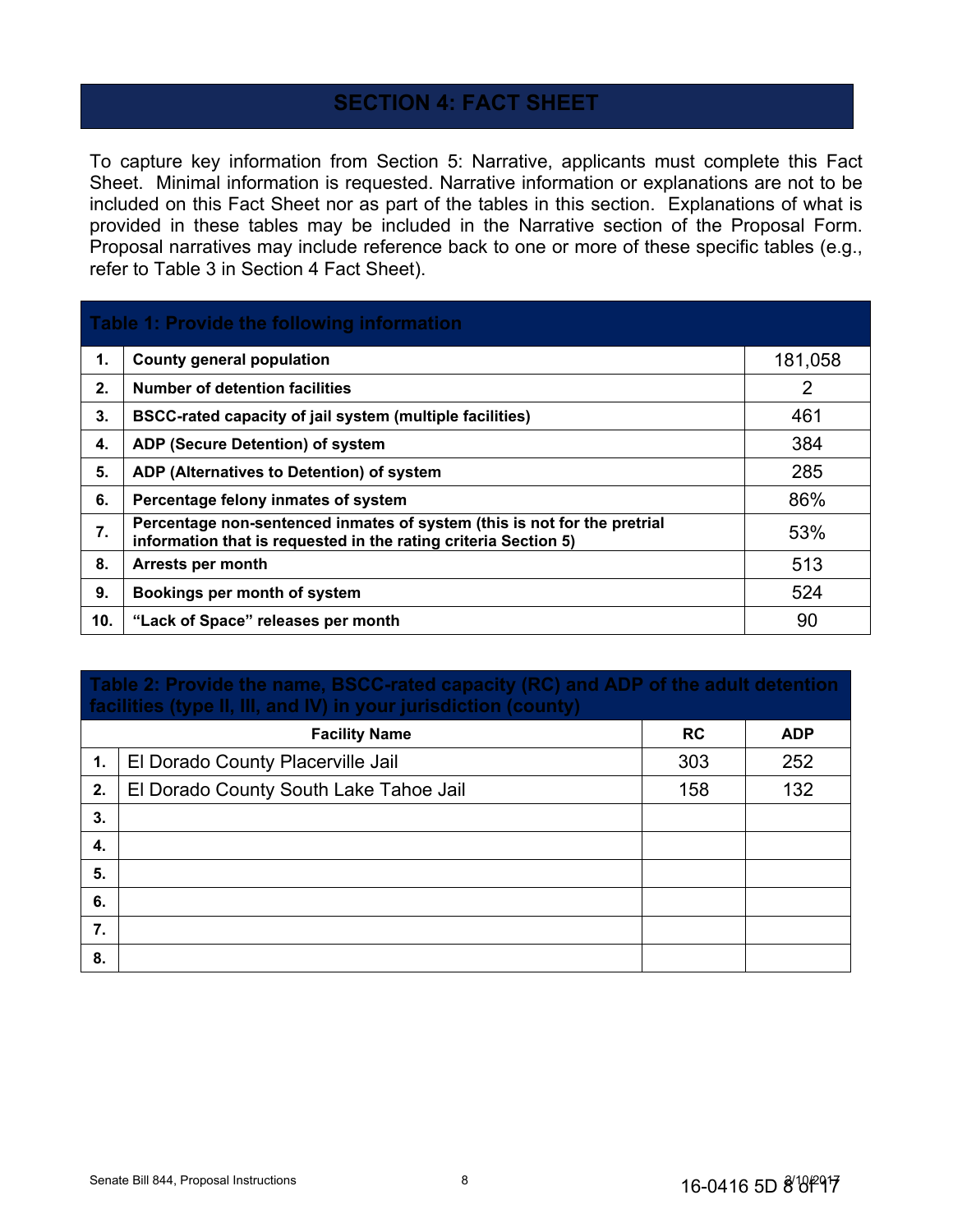# **Table 3: List of the offender assessments used for determining programming Assessment tools Assessments per Month 1.** Eureka Microskills Assessment 2 **2.** Comprehensive Adult Student Assessment 1 **3. 4. 5. 6.**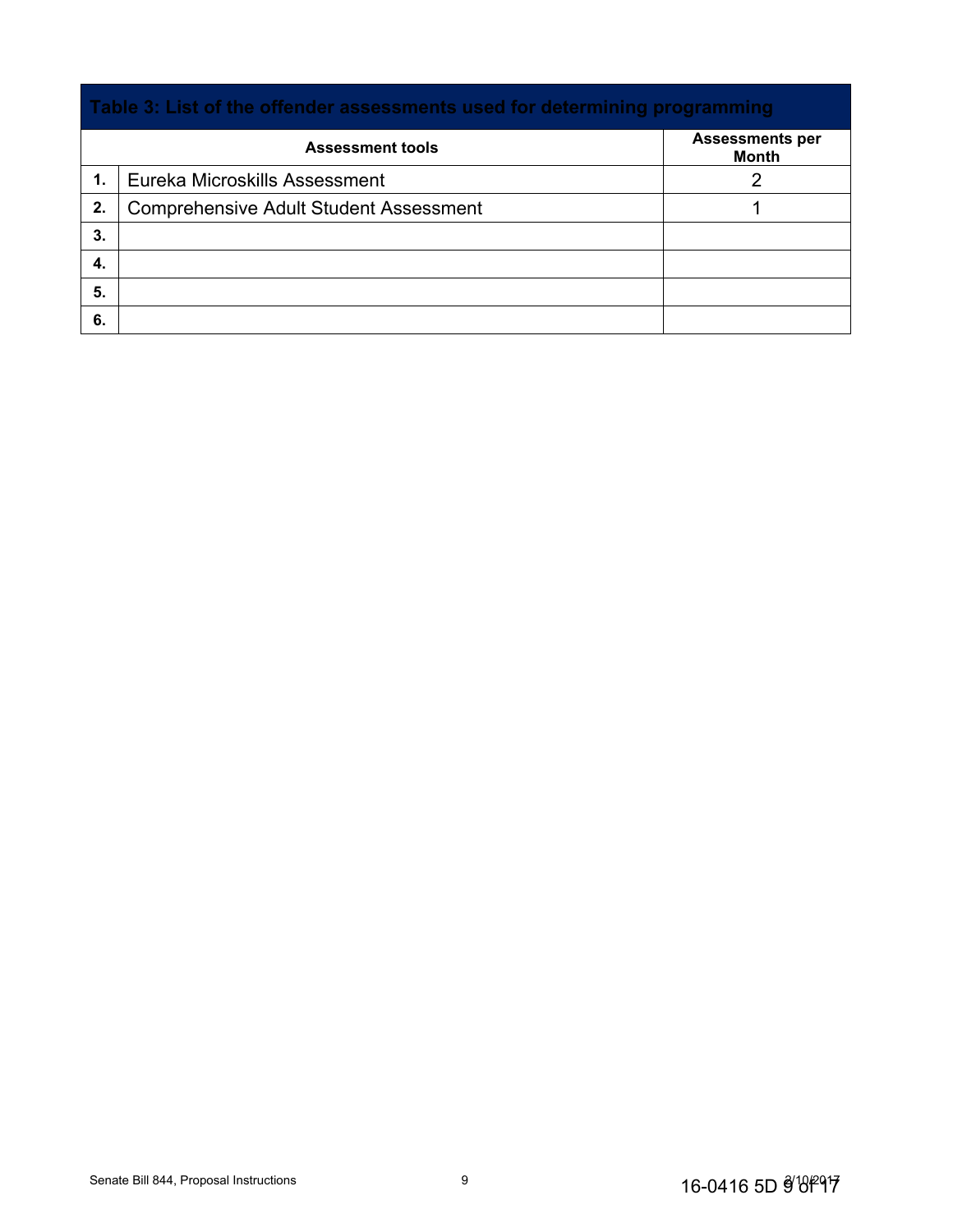## **SECTION 5: NARRATIVE**

Section 5 is limited to 35 pages (the budget narrative from Section 2 must be included in the 35 page limit) and must be double-spaced with one-inch margins. All narrative (Section 5) must use no smaller than 12-point Arial font and be ordered in the 6 subject areas listed below. If the narrative can be written in less than the maximum 35 pages, please do so (avoid "filler"). Pictures, charts, illustrations, or diagrams are encouraged in the narrative. Data sources must be identified.

If the project is for a regional ALCJF (must meet the requirements outlined in the "Eligible Projects" section, "Limit on Number of Projects/Set Asides" (pages 9 and 10) section of the RFP), clearly indicate so. Include the names of the partnering counties and their individual data that support the project and respond to the requested narrative points.

In order for a proposal to be able to compete and be rated by the ESC, it must include the following:

- Any locked facility constructed or renovated with state funding awarded under this program shall include space to provide onsite, in-person visitation capable of meeting or surpassing the minimum number of weekly visits required by state regulations for persons detained in the facility. (Gov. Code § 15820.946 subd. (f))
- Any county applying for financing authority under this program shall include a description of efforts to address sexual abuse in its adult local criminal justice facility constructed or renovated. (Gov. Code§15820.946 subd. (g))

The Proposal structure is designed to allow county applicants to demonstrate how their proposed project meets the need for ALCJFs as stated in SB 844, and how proposed expenditures of public funds meet the identified need and are justified. The presentation of information about the proposed project should allow both applicants and raters to make a step-by-step connection between the need addressed by the project and its associated budget request.

The raters will ask many questions about the proposed project as they evaluate, including but not limited to:

- What need is the project designed to meet?
- What construction work does the county propose is necessary to meet this need?
- How will offender programming and/or treatment be served in the proposed new or renovated facility?
- What is the county plan of action to accomplish the legal, design, and build steps required for this project?
- What is the total project cost, what are the funding sources, and how will the county allocate expenditures of these funds?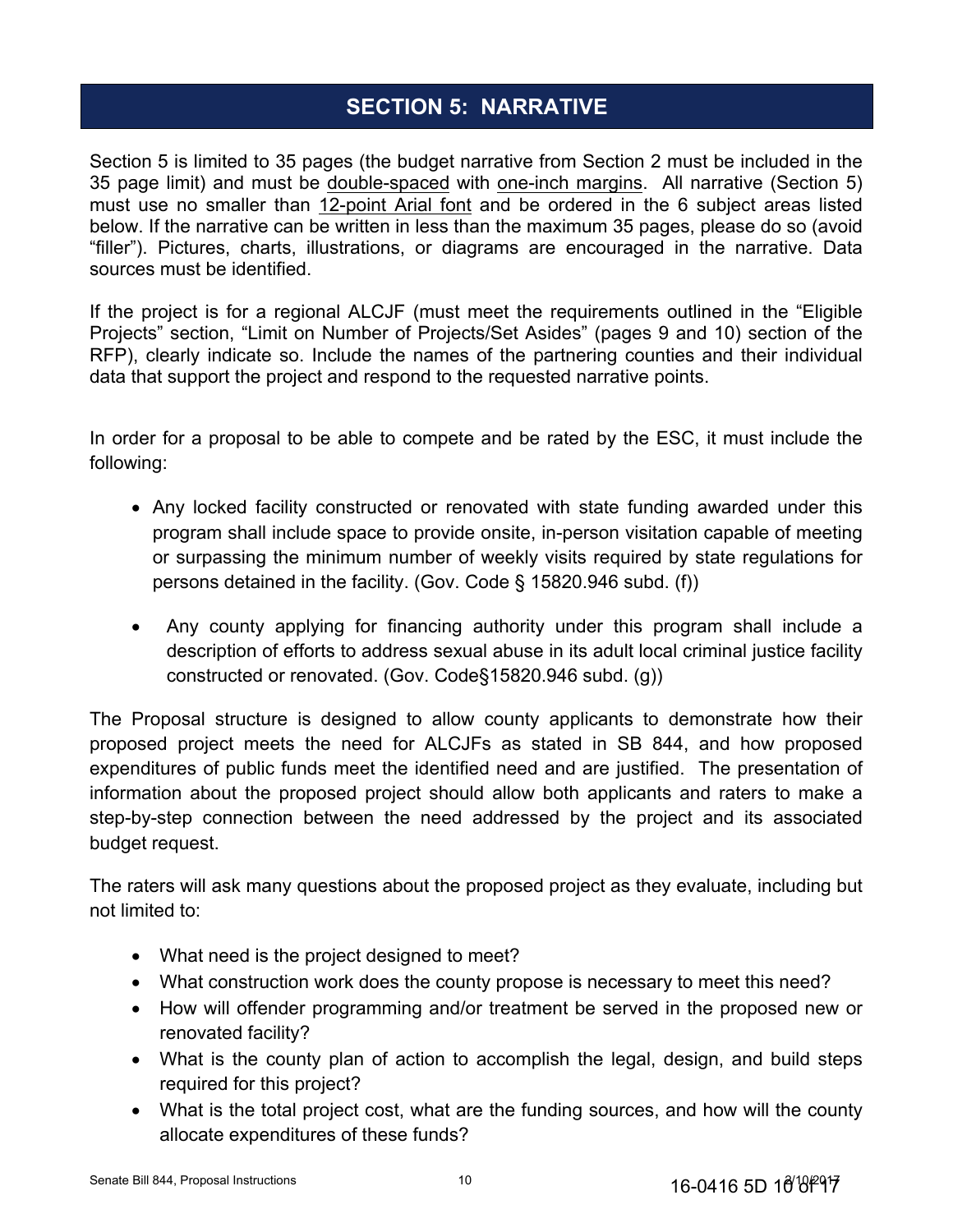Will the county be prepared to proceed with the project in a timely manner if financing is approved?

SB 844 describes the purpose for which ALCFJ construction financing is to be awarded. Additionally, the legislation states specific factors to be considered in assessing how well a proposal suits those purposes. In each section of the proposal, the rater (1) assesses how well the narrative addresses the general merit factors that apply to this section, and (2) assesses special factors mentioned in the SB 844 legislation as criteria for funding.

- a. General merit is assessed on a 13-point scale:
	- 0 Fails to meet minimum standards for financing
	- 1-3 Reaches minimum standards despite deficiencies
	- 4-6 Generally adequate
	- 7-9 Good
	- 10-12 Excellent
- b. Special merit factors are scored from 0 to 4; depending on the factor, it may be scored on a 0-4 range, or as yes/no (0/4).

For an ALCJF construction project, county applicants must answer the following questions:

**1. Statement of Need: What are the safety, efficiency, and offender programming and/or treatment needs addressed by this construction proposal? Please cite findings from the needs assessment (through 2019) submitted with this proposal.**

General Merit Factors

- A. To what extent does the need described in the proposal match the legislative intent of SB844?
- B. Does the applicant provide a compelling case for the use of state financing to meet this need?
- C. How well is the description of need supported by evidence provided by the applicant?

### **2. Scope of Work: Describe the areas, if any, of the current facility to be replaced or renovated, and the nature of the renovation, including the number of cells, offices, classrooms or other programming/treatment spaces to be replaced or added and the basic design of the new or renovated units.**

General Merit Factors:

- A. How will the planned replacement, renovation, or new construction meet the needs described in Question 1 (Statement of Need)?
- B. How well does the proposed project plan suit general operational requirements for the type of facility in the proposal, including factors such as safety, security and efficiency?
- C. Where applicable, how well does the proposed project meet specific needs for programming and treatment space?

Special factors (Gov. Code, §15820.946, subd. (c)) Funding consideration: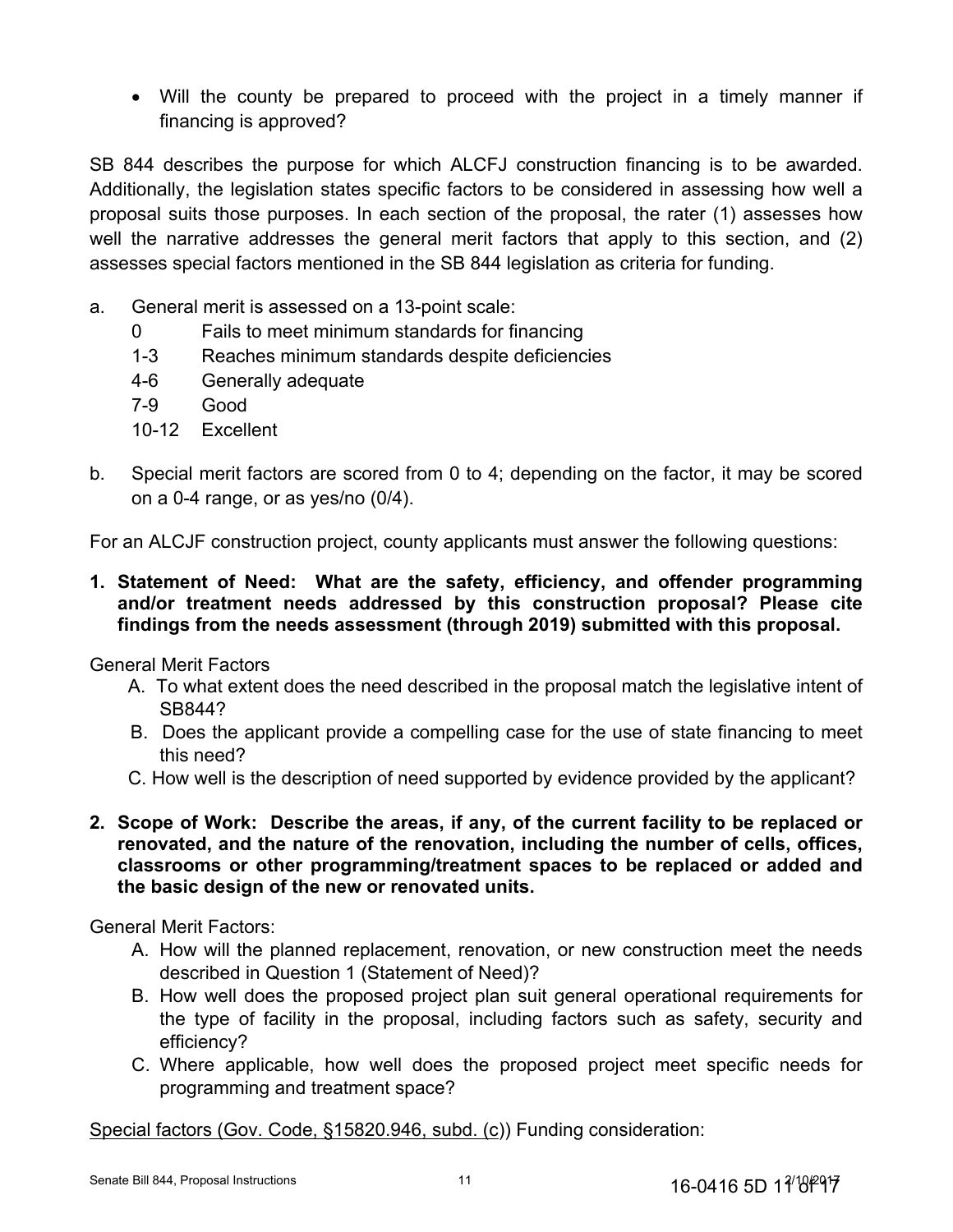- A. Does the county plan for seeking to replace compacted, outdated, or unsafe housing capacity that will also add treatment space; or,
- B. Does the county plan for seeking to renovate existing or build new facilities that provide adequate space for the provision of treatment and rehabilitation services, including mental health treatment.
- **3***.* **Programming and Services: Describe the programming and/or treatment services currently provided in your facility. Provide the requested data on pretrial inmates and risk-based pretrial release services. Describe the facilities or services to be added as a result of the proposed construction; the objectives of the facilities and services; and the staffing and changes in staffing required to provide the services.**

General Merit Factors:

- A. How clearly described are the facility's current programming and/or treatment services?
- B. If improvements to programming and/or treatment services are expected as a result of the planned construction project:
	- Are the improvements to programming and/or treatment services clearly described?
	- How strong is the evidence provided by the applicant that the programming and/or treatment services planned for inmates upon project completion will help reduce recidivism or meet inmates' health and treatment needs while incarcerated?
	- What are the applicant's current efforts and the plan to provide a post-release continuum of care? Describe the applicant's efforts to collaborate with community based partners in this effort.
- C. If improvements are designed to replace compacted, outdated, or unsafe housing capacity:
	- How are the program and treatment service needs of the facility population expected or planned to be met?
	- Are the improvements to housing deficiencies clearly described?
	- To what extent will the deficiencies be remedied by the proposed construction?
- D. How thoroughly does the staffing plan and lines of authority (including interagency partnerships, if relevant) in program and treatment management meet operational objectives?

### Special Factors (Gov. Code, § 15820.946, subd. (b)) Mandatory Criterion:

- A. The county provided documentation that states the percentage of its inmates on pretrial status between January 1, 2015 and December 31, 2015 in the narrative of question 3.
- B. Provided a description of the county risk-assessment-based pretrial release program is provided in the narrative of question 3.
- **4. Administrative Work Plan: Describe the steps required to accomplish this project. Include a project schedule, list the division/offices including personnel that will be responsible for each phase of the project, and how it will be coordinated among responsible officials both internally and externally.**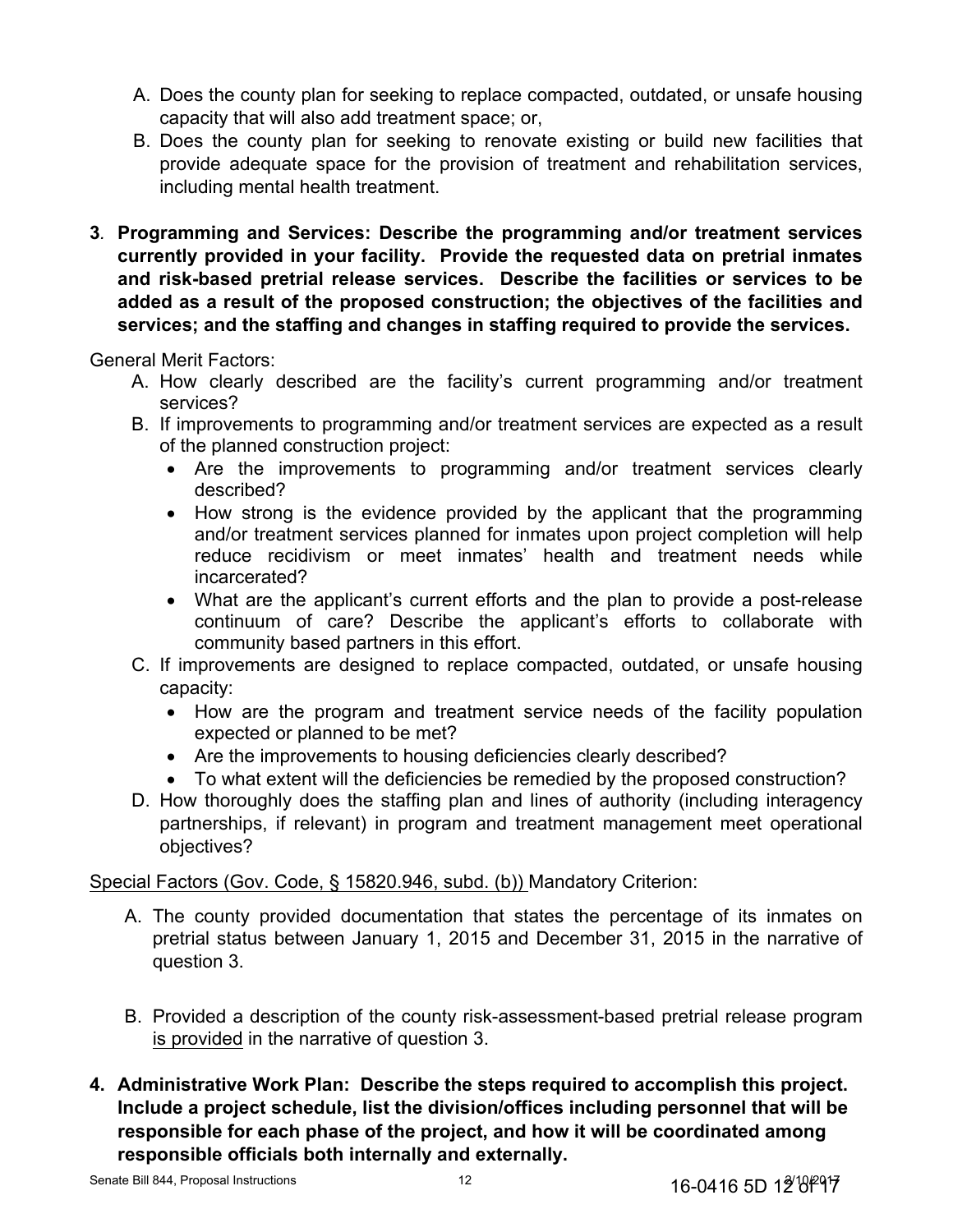General Merit Factors:

- A. How clearly described are the elements of the work plan: timeline, assigned responsibilities, and coordination?
- B. Can the scope of work described in Question 2 (Scope of Work) feasibly be accomplished within the time allotted?
- **5. Budget Narrative: Describe the amounts and types of funding proposed and why each element is required to carry out the proposed project. Describe how the county will meet its funding contribution (match)requirements for all project costs in excess if the amount of state financing requested and how operational costs (including programming costs) for the facility will be sustained.**

General Merit Factors:

- A. Is the allocation of effort in the budget appropriately matched to the objectives described under project need, scope of work, offender treatment and programming, and administrative work plan?
- B. Are the budgeted costs an efficient use of state resources?
- C. Rate the applicant's plan for sustaining operational costs, including programming over the long term.

#### **6. Readiness to Proceed (Gov. Code, § 15820.946, subd. (b)(2))** Funding Preference:

A. Did the county provide a board resolution: 1) authorizing an adequate amount of available matching funds to satisfy the counties' contribution 2) approving the forms of the project documents deemed necessary, as identified by the board (SPWB) to the BSCC, to effectuate the financing authorized by the legislation, 3) authorizing the appropriate signatory or signatories to execute those documents at

the appropriate times. The matching funds mentioned in the resolution shall be compatible with the state's lease revenue bond financing. See page 2 of the Proposal Form and Instructions for more information regarding "compatible funds".

- Note: Finance and the SPWB will ultimately make the final determination of any fund sources compatibility with the SPWB's lease revenue bond financing. For multicounty proposals or regional proposals, applicants must attach their MOUs. All partners in the regional application must provide a board resolution.
- B. Did the county provide documentation evidencing CEQA compliance has been completed? Documentation of CEQA compliance shall be either a final Notice of Determination or a final Notice of Exemption, as appropriate, and a letter from county counsel certifying the associated statute of limitations has expired and either no challenges were filed or identifying any challenges filed and explaining how they have been resolved in a manner that allows the project to proceed as proposed.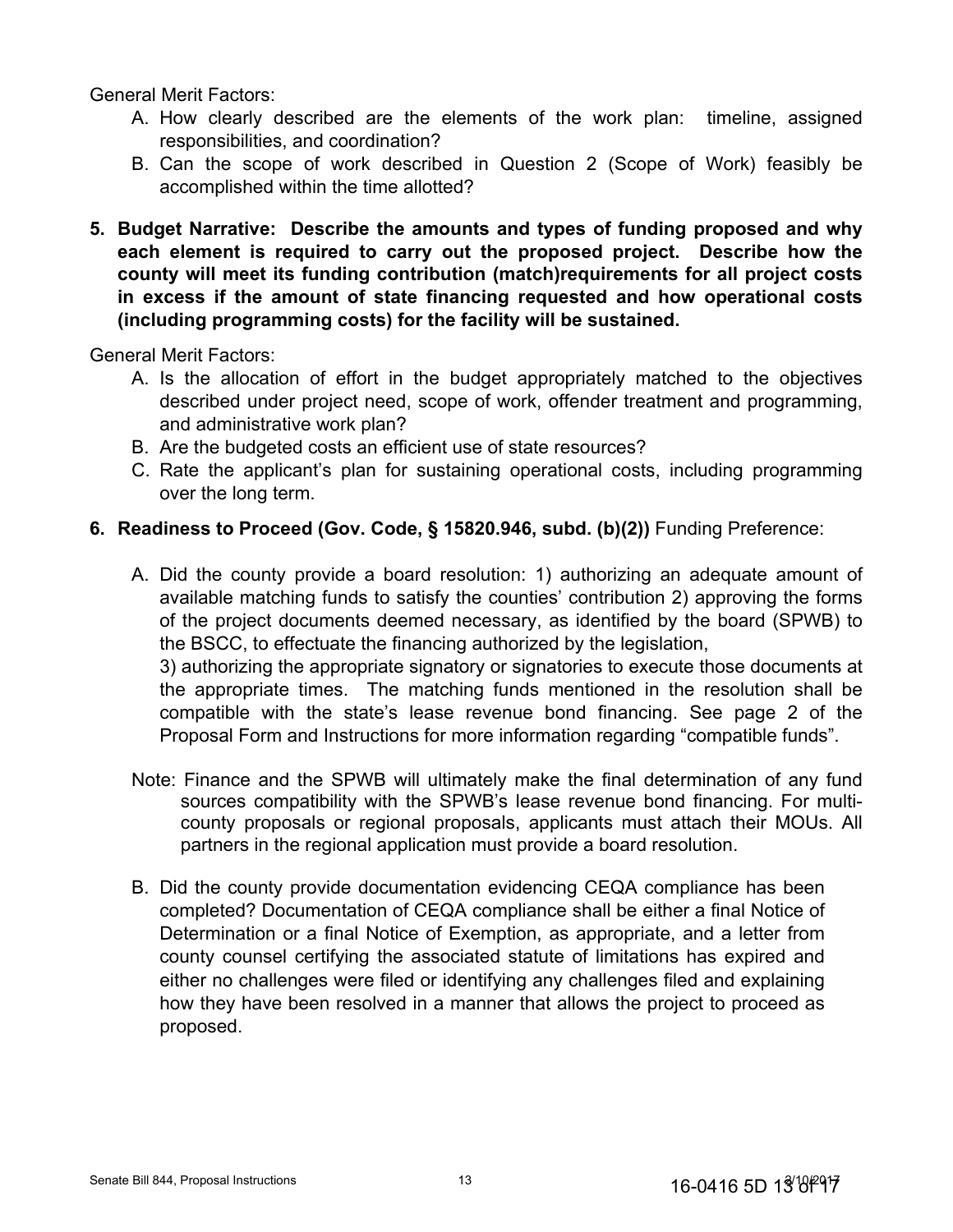The evaluation factors to be used and the maximum points that will be allocated to each factor are shown in the table below.

| <b>EVALUATION FACTOR</b> |                                                                                         | <b>Scoring</b><br><b>Method</b> | <b>Percentage</b> | Weighted<br><b>Score</b> |
|--------------------------|-----------------------------------------------------------------------------------------|---------------------------------|-------------------|--------------------------|
| 1.                       | <b>Statement of Need</b>                                                                | $0 - 12$                        | 15%               | 18                       |
| 2.                       | Scope of Work                                                                           | $0 - 12$                        | 15%               | 18                       |
|                          | SF A/B: Feasible plan to replace<br>compacted housing/expand<br>program/treatment space | $0 - 4$                         |                   | 4                        |
| 3.                       | Programming and Services                                                                | $0 - 12$                        | 25%               | 30                       |
|                          | SF A: Documents pretrial inmate<br>percentage                                           | 0/4                             |                   | $\overline{4}$           |
|                          | SF B: Describes risk assessment-based<br>pretrial release process                       | 0/4                             |                   | $\overline{4}$           |
| 4.                       | Administrative Work Plan                                                                | $0 - 12$                        | 10%               | 12                       |
| 5.                       | <b>Budget Narrative</b>                                                                 | $0 - 12$                        | 10%               | 12                       |
| 6.                       | A. Readiness: Board Resolution                                                          | 0/12                            | 10%               | 12                       |
|                          | B. Readiness: CEQA Compliance                                                           | 0/12                            | 15%               | 18                       |
|                          | <b>TOTAL POINTS</b>                                                                     | 96                              | 100%              | 132                      |

Notes:

- SF Special Factor
- 0-12 Scored on a 0 to 12 pt. range<br>0-4 Scored on a 0 to 4 pt. range
- Scored on a 0 to 4 pt. range
- 0/4 Scored 4 if pass, 0 if fail
- 0/12 Scored 12 if pass, 0 if fail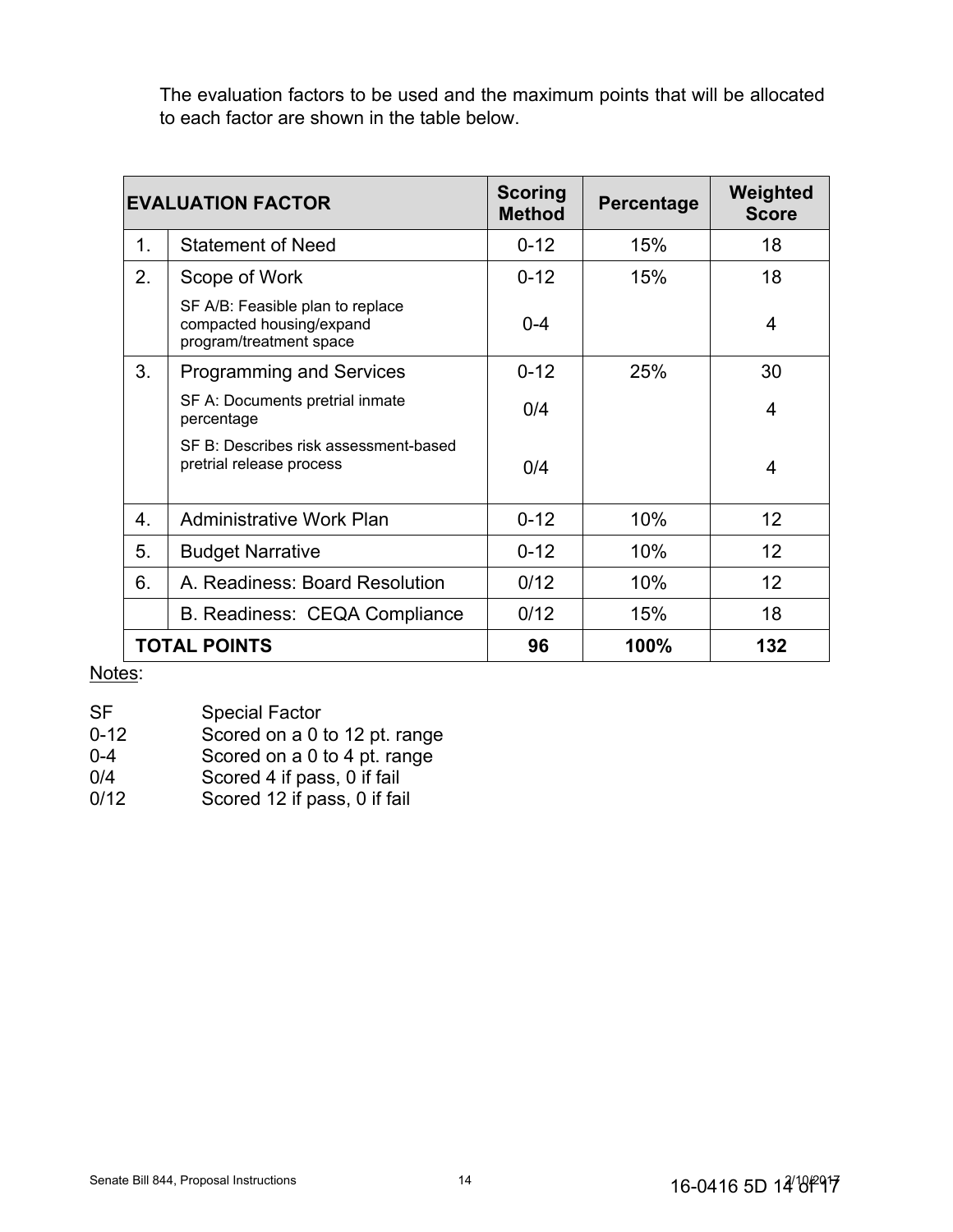## **SECTION 6: BOARD OF SUPERVISORS' RESOLUTION**

All counties applying for SB 844 financing must include a Board of Supervisors' resolution with the proposal submittal. The resolution must include the requisite components as outlined below. For counties submitting multiple proposals (which requires participation in a regional ALCJF as described in the RFP), separate resolutions for each proposal, with the necessary language contained in each resolution, are required.

### **The Board of Supervisors' resolution for the project shall be attached to the original proposal and must contain all of the following**:

- A. Names, titles, and positions of county construction administrator, project financial officer, and project contact person.
- B. Approving the forms of the project documents deemed necessary, as identified by the board (SPBW) to the BSCC, to effectuate the financing authorized by the legislation.
- C. Authorization of appropriate county official to sign the applicant's Agreement and submit the proposal for funding.
- D. Assurance that the county will adhere to state requirements and terms of the agreements between the county, the BSCC, and the SPWB in the expenditure of state financing and county match funds.
- E. Assurance that authorizes an adequate amount of available matching funds to satisfy the counties' contribution. The identified matching funds in the resolution shall be compatible with the states' lease revenue bond financing. (see page 2 of this form for description of compatible funds)
- F. Assurance that the county will fully and safely staff and operate the facility that is being constructed (consistent with Title 15, California Code of Regulations, Chapter 1, Subchapter 6 section 1756 (j) 5) within 90 days after project completion.
- G. All projects shall provide the following site assurance for the county facility at the time of proposal or not later than 90 days following the BSCC's notice of Intent to Award: 1) assurance that the county has project site control through either fee simple ownership of the site or comparable long-term possession of the site and right of access to the project sufficient to assure undisturbed use and possession of the site; and, 2) will not dispose of, modify the use of, or change the terms of the real property title, or other interest in the site of facility subject to construction, or lease the facility for operation to other entities, without permission and instructions from the BSCC, for so long as the SPWB lease-revenue bonds secured by the financed project remain outstanding.
- H. Attestation to \$ 120,335 as the current fair market land value for the proposed new or expanded facility. This can be claimed for on-site land value for new facility construction, on-site land value of a closed facility that will be renovated and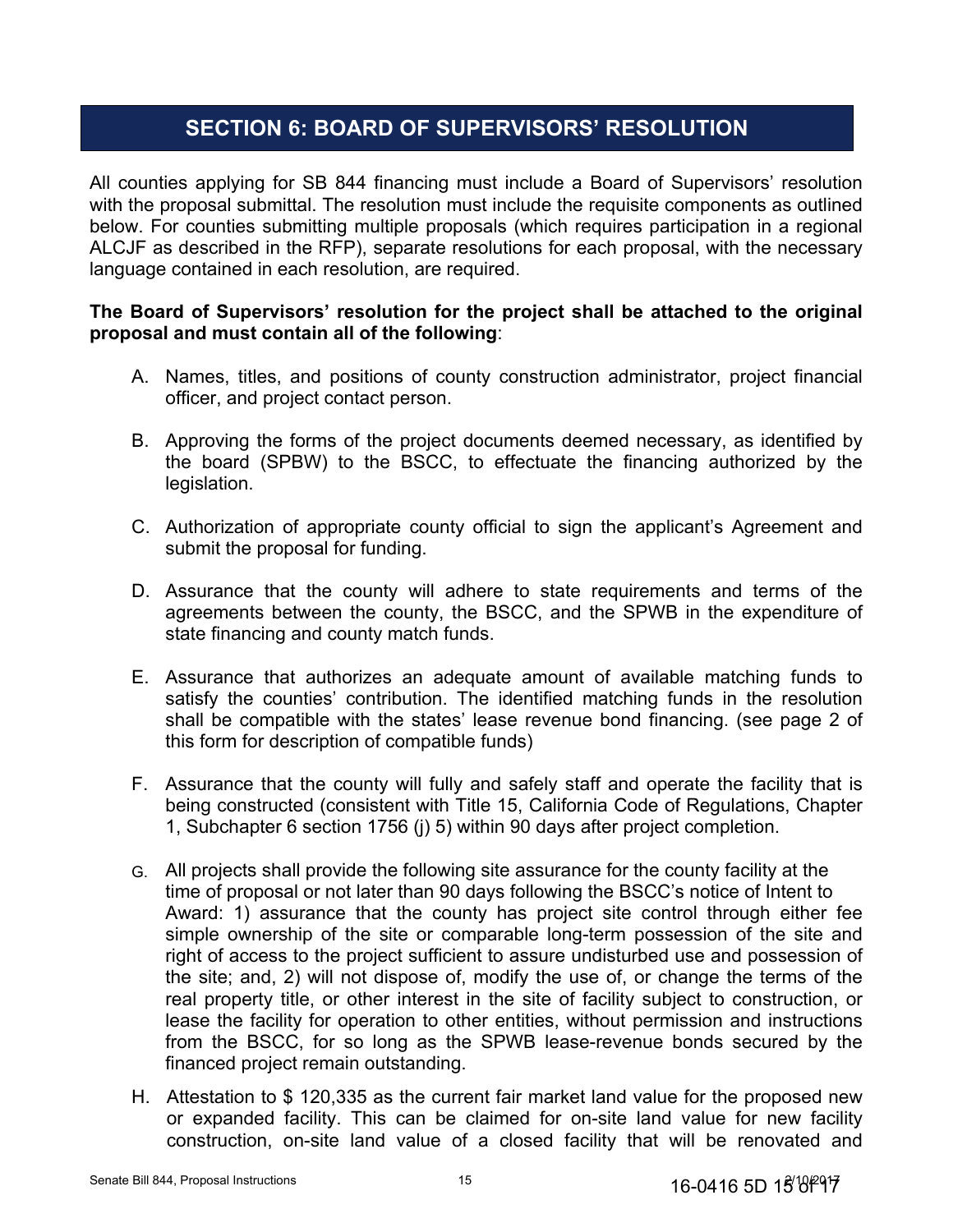reopened, or on-site land value used for expansion of an existing facility. It cannot be claimed for land value under an existing operational facility. (If claimed as in-kind match, actual on-site land value documentation from an independent appraisal will be required as a pre-agreement condition.)

I. Regional ALCJF projects only: A Board of Supervisors' resolution from all counties in the regional partnership containing the items identified above, along with a Memorandum of Understanding (MOU) or Joint Powers Agreement (JPA) between each of the partner counties. Please consider the information about regional ALCJFs for the purposes of this funding program as described in the "Eligible Projects" section, "Limit on Number of Projects/Set Asides" sub-section of the RFP, before developing these documents. If preliminary MOUs and JPAs are submitted, final documents must be submitted within 90 days following the notification to the lead county of conditional Intent to Award state financing.

Note: Additionally, refer to "Section 5: Narrative - Readiness to Proceed."